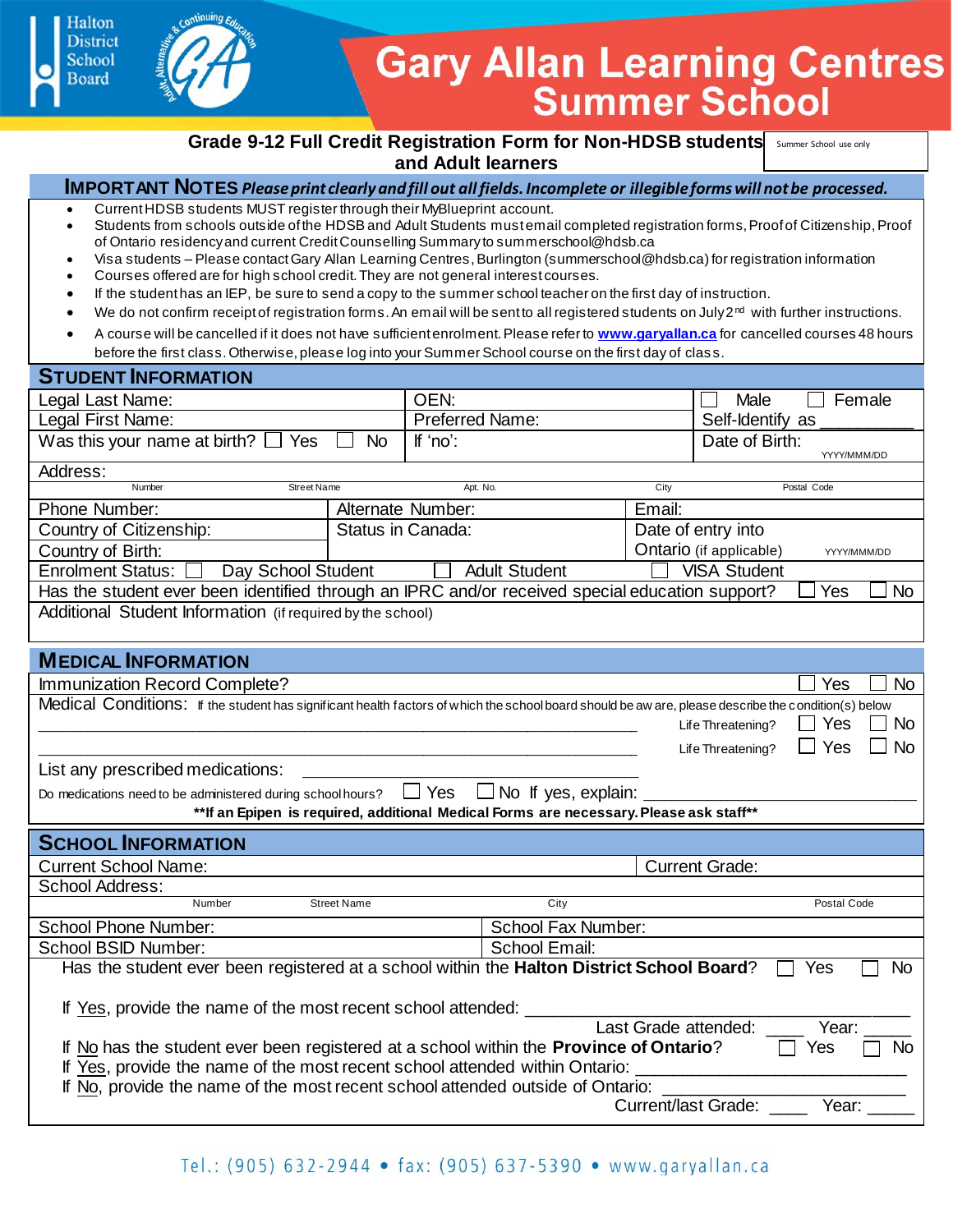

# **Gary Allan Learning Centres**<br>Summer School

|                                                                                                                                                                                                                                                                                       | PARENT AND/OR LEGAL GUARDIAN INFORMATION                                                                  |                                                                     |                         |                                        |                                     |  |  |
|---------------------------------------------------------------------------------------------------------------------------------------------------------------------------------------------------------------------------------------------------------------------------------------|-----------------------------------------------------------------------------------------------------------|---------------------------------------------------------------------|-------------------------|----------------------------------------|-------------------------------------|--|--|
|                                                                                                                                                                                                                                                                                       | If NO ACCESS, legal documentation required. Documentation Received:                                       |                                                                     |                         | Yes                                    | Not applicable<br>No                |  |  |
| Last Name:                                                                                                                                                                                                                                                                            |                                                                                                           | <b>First Name:</b>                                                  | Male<br>Female          |                                        |                                     |  |  |
| Home No.                                                                                                                                                                                                                                                                              |                                                                                                           | Cell No.                                                            |                         |                                        | Email:                              |  |  |
| Relationship:                                                                                                                                                                                                                                                                         |                                                                                                           |                                                                     |                         |                                        |                                     |  |  |
| Mother                                                                                                                                                                                                                                                                                | <b>Step Parent</b>                                                                                        | <b>Access to Student</b><br>$\Box$ No Access<br>□Lives with Student |                         |                                        |                                     |  |  |
| Father                                                                                                                                                                                                                                                                                | <b>Foster Parent</b>                                                                                      | Custody<br><b>Access to Records</b><br>Guardian                     |                         |                                        |                                     |  |  |
| Legal Guardian                                                                                                                                                                                                                                                                        |                                                                                                           | Speaks School Language<br><b>Receives Mail</b>                      |                         |                                        |                                     |  |  |
| 2.                                                                                                                                                                                                                                                                                    | If NO ACCESS, legal documentation required. Documentation Received:<br>Yes<br><b>No</b><br>Not applicable |                                                                     |                         |                                        |                                     |  |  |
| Last Name:                                                                                                                                                                                                                                                                            |                                                                                                           | <b>First Name:</b>                                                  |                         |                                        | Female<br>Male                      |  |  |
| Home No.                                                                                                                                                                                                                                                                              |                                                                                                           | Cell No.                                                            |                         |                                        | Email:                              |  |  |
| Relationship:                                                                                                                                                                                                                                                                         |                                                                                                           |                                                                     |                         |                                        |                                     |  |  |
| Mother                                                                                                                                                                                                                                                                                | <b>Step Parent</b>                                                                                        | <b>Access to Student</b>                                            |                         | No Access                              | <b>Lives with Student</b>           |  |  |
| Father                                                                                                                                                                                                                                                                                | <b>Foster Parent</b>                                                                                      | Guardian                                                            |                         | Custody                                | $\sqcup$ Access to Records          |  |  |
| Legal Guardian                                                                                                                                                                                                                                                                        |                                                                                                           | <b>Receives Mail</b>                                                |                         |                                        | Speaks School Language              |  |  |
|                                                                                                                                                                                                                                                                                       |                                                                                                           |                                                                     |                         |                                        |                                     |  |  |
| <b>COURSE INFORMATION</b>                                                                                                                                                                                                                                                             |                                                                                                           |                                                                     |                         |                                        |                                     |  |  |
| <b>Course Code*</b><br>Section (A, B, C, D, E, or O)                                                                                                                                                                                                                                  |                                                                                                           |                                                                     |                         | <b>Course Name</b>                     |                                     |  |  |
|                                                                                                                                                                                                                                                                                       |                                                                                                           |                                                                     |                         |                                        |                                     |  |  |
|                                                                                                                                                                                                                                                                                       | *To enroll in both Civics and Careers, enter both course codes                                            |                                                                     |                         |                                        |                                     |  |  |
|                                                                                                                                                                                                                                                                                       | <b>PARENT/GUARDIAN/STUDENT AUTHORIZATION</b>                                                              |                                                                     |                         |                                        |                                     |  |  |
|                                                                                                                                                                                                                                                                                       |                                                                                                           |                                                                     |                         |                                        |                                     |  |  |
| Collection of Personal Information: The information gathered on the applicant's Registration Form is collected pursuant to the Education Act and the Municipal Freedom of Information and Protection of Privacy Act.<br>I CERTIFY THAT THE INFORMATION GIVEN ON THIS FORM IS CORRECT. |                                                                                                           |                                                                     |                         |                                        |                                     |  |  |
|                                                                                                                                                                                                                                                                                       |                                                                                                           |                                                                     |                         |                                        |                                     |  |  |
|                                                                                                                                                                                                                                                                                       |                                                                                                           |                                                                     |                         |                                        |                                     |  |  |
| Signature of student (if over 18 years of age) or Parent/Guardian if under 18 years of age                                                                                                                                                                                            |                                                                                                           |                                                                     |                         | Date                                   |                                     |  |  |
|                                                                                                                                                                                                                                                                                       |                                                                                                           |                                                                     |                         |                                        |                                     |  |  |
| <b>CURRENT HOME SCHOOL USE ONLY</b>                                                                                                                                                                                                                                                   |                                                                                                           |                                                                     |                         |                                        |                                     |  |  |
| AUTHORIZATION: To be completed by the homeschool for all adult/out of Board students to confirm eligibility to take the above course.                                                                                                                                                 |                                                                                                           |                                                                     |                         |                                        |                                     |  |  |
|                                                                                                                                                                                                                                                                                       | Verification: Please indicate documentation provided for each of the following:                           |                                                                     |                         |                                        |                                     |  |  |
| <b>Proof of Citizenship</b><br><b>Country:</b><br><b>Birth Certificate</b><br>Canadian Citizenship<br>Immigration Papers<br>Passport<br>Oher                                                                                                                                          |                                                                                                           |                                                                     |                         |                                        |                                     |  |  |
| <b>Proof of Date of Birth</b>                                                                                                                                                                                                                                                         | <b>Birth Certificate</b>                                                                                  | Canadian Citizenship<br>Passport                                    | Immigration Papers      | Other                                  |                                     |  |  |
| Proof of Ontario Residency                                                                                                                                                                                                                                                            | Current utility bill                                                                                      | Current Property tax bill                                           |                         | Current home phone/cable/internet bill | ─<br>Property Purchase bill of sale |  |  |
| TO BE COMPLETED FOR ALL STUDENTS                                                                                                                                                                                                                                                      |                                                                                                           |                                                                     |                         |                                        |                                     |  |  |
|                                                                                                                                                                                                                                                                                       |                                                                                                           |                                                                     |                         |                                        |                                     |  |  |
| School Administrator/Designate name (please print)                                                                                                                                                                                                                                    |                                                                                                           |                                                                     | <b>High School Name</b> |                                        |                                     |  |  |
|                                                                                                                                                                                                                                                                                       |                                                                                                           |                                                                     |                         |                                        |                                     |  |  |
|                                                                                                                                                                                                                                                                                       | School Administrator/Designate Signature                                                                  |                                                                     | <b>BSID#</b>            |                                        | <b>Phone Number</b>                 |  |  |
|                                                                                                                                                                                                                                                                                       |                                                                                                           |                                                                     |                         |                                        |                                     |  |  |

All communication will be via the student email address you have provided on this form.

### *For the most up-to-date Summer School information including all course updates/cancellations, please refer to www.garyallan.ca*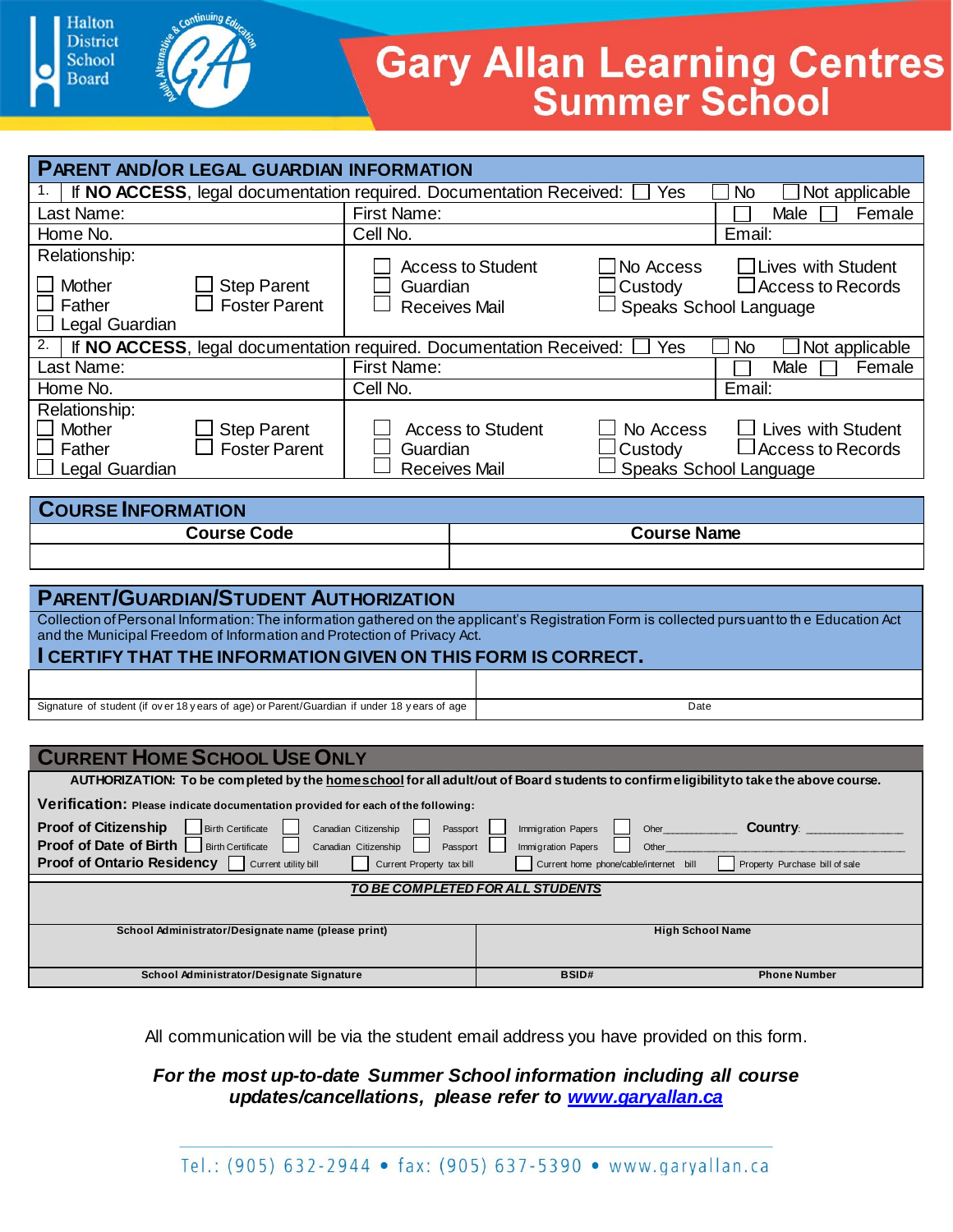

# **Gary Allan Learning Centres**<br>Summer School

#### **Complete this Check list before submitting your application.**

In order to register for any HDSB programs, the following documentation **must** be submitted at time of registration: Proof of Citizenship, Proof of Date of Birth, AND Proof of Ontario Residency.

*NO OTHER FORMS of documentation will be accepted.*

| Please indicate which form of <b>Proof of Citizenship</b> you have attached for the registrant.                                                                            |                                            |                                            |  |  |  |  |
|----------------------------------------------------------------------------------------------------------------------------------------------------------------------------|--------------------------------------------|--------------------------------------------|--|--|--|--|
| Select <b>ONE</b> of the following:                                                                                                                                        |                                            |                                            |  |  |  |  |
| Birth Certificate                                                                                                                                                          | Immigration Papers                         | Permanent Resident Card                    |  |  |  |  |
| Passport                                                                                                                                                                   | Canadian Citizenship Documents             | Refugee Documents                          |  |  |  |  |
|                                                                                                                                                                            |                                            |                                            |  |  |  |  |
| Please indicate which form of <b>Proof of Date of Birth</b> you have attached for the<br>registrant.<br>Select <b>ONE</b> of the following:                                |                                            |                                            |  |  |  |  |
| <b>Birth Certificate</b>                                                                                                                                                   | Immigration Papers                         | Baptismal/Faith Record                     |  |  |  |  |
| Passport                                                                                                                                                                   | Canadian Citizenship Documents             |                                            |  |  |  |  |
|                                                                                                                                                                            |                                            |                                            |  |  |  |  |
| Please indicate which form of Proof of Ontario Residency you have attached for the                                                                                         |                                            |                                            |  |  |  |  |
| registrant if over 18 years of age, or are in the name of one of the emergency contacts                                                                                    |                                            |                                            |  |  |  |  |
| you have listed on the form.                                                                                                                                               |                                            |                                            |  |  |  |  |
| Select <b>TWO</b> of the following:                                                                                                                                        |                                            |                                            |  |  |  |  |
| Current Lease or Deed                                                                                                                                                      | <b>Current Property</b><br><b>Tax Bill</b> | Current Home Utility Bill                  |  |  |  |  |
| Current Motor Vehicle<br>Owners hip                                                                                                                                        | Original Credit<br>Card Statement          | Current bank statement                     |  |  |  |  |
| Recent correspondence from a Municipal,<br>Federal or Provincial Government Agency                                                                                         |                                            | Most recent original Income Tax Assessment |  |  |  |  |
| Note: Driver's license/Health Card are not acceptable, as in some cases you may hold an Ontario<br>Drivers licence/Health card and no longer permanently reside in Ontario |                                            |                                            |  |  |  |  |

#### **Ensure that all documents are clear and legible. If submitting photos of documents, the photo must be taken straight-on, be in focus, and have no glare.**

 $\Box$  I confirm that I have attached the FOUR required documents as listed above I confirm that I have downloaded and saved this registration form to my computer prior to completion and filled it out entirety

**Applications with missing or unclear documentation will not be processed.**

**Email completed registration form and all required documents to summerschool@hdsb.ca**